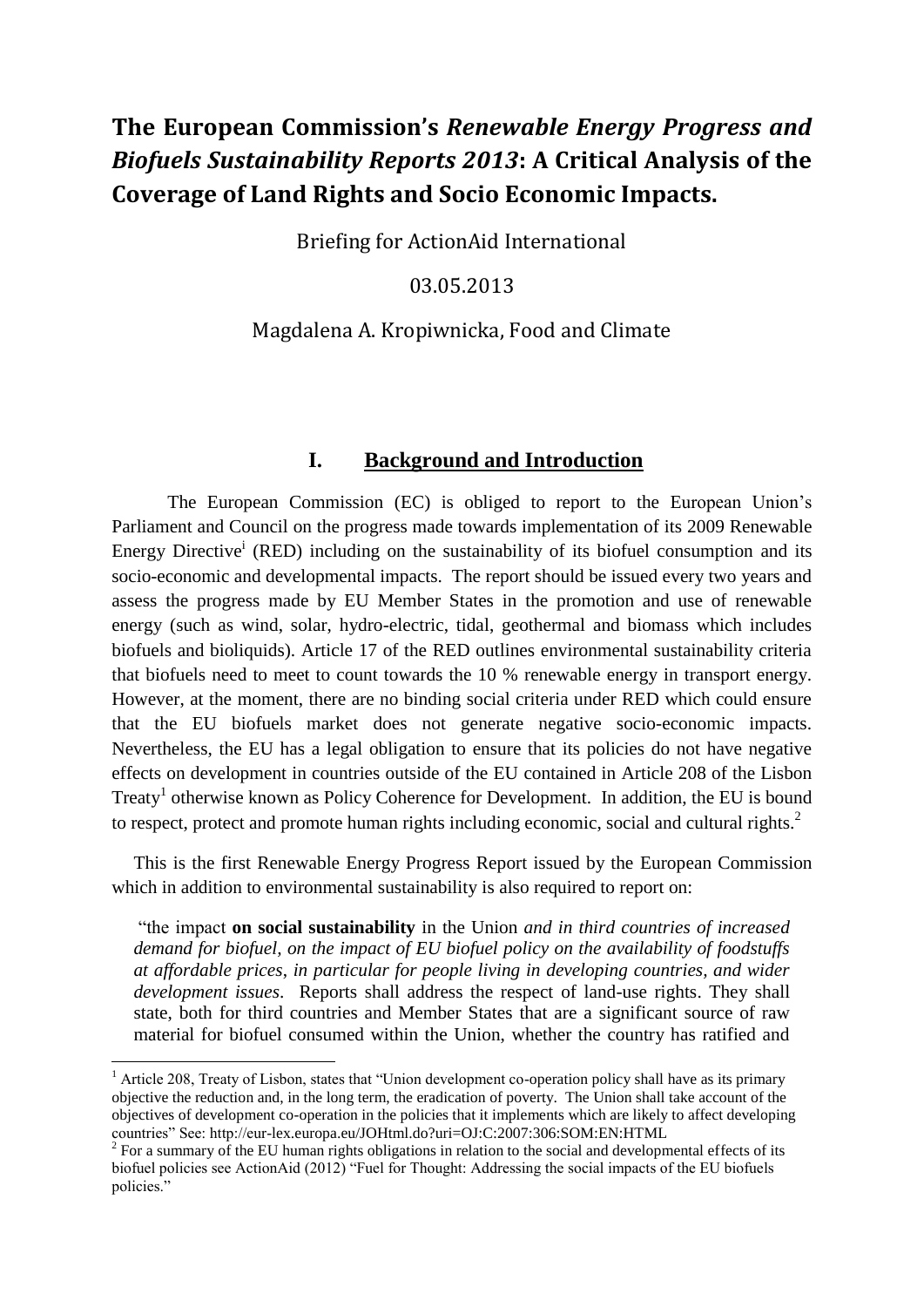implemented each of the following Conventions of the International Labour Organisation (..)" (Article 17(7) of RED – emphasis added)<sup>3</sup>

It is important to mention that the EC Renewable Energy Progress Report limits itself to the analysis of the **impacts of the EU consumption of 1 st and 2nd generation of biofuels up to the end of 2010 and not to the general impact of the EU policy targets of 10% renewable energy in transport fuels by 2020**. The Report can be seen as divided into two parts: an analysis of environmental impacts of biofuels based on Member States reports up to 2010 and an analysis of socio-economic impacts based on the wider literature. Given that the reporting requirements on social implications require looking at impacts of "increased demand" it is not clear why the Renewable Energy Progress Report limits its analysis of this section only up to the year 2010.

It is equally important to note that due to the problems faced with accounting for CO2 emission reductions in the use of biofuel crops as a result of the Indirect Land Use Change  $(ILUC)^4$ , the Commission proposed in October 2012 to reduce the use of food crops based biofuels, i.e. cereals, other starch rich crops, sugar and oil crops, to no more than 5% of total transport fuel consumption by energy content across the European Union. This means that the European Commission has implicitly acknowledged that the EU's growing biofuel demand creates increasing pressures on availability of arable land globally.

The first Renewable Energy Progress Report was released by the EC with a few months delay on March  $27<sup>th</sup> 2013<sup>5</sup>$  and it consists of three key parts:

1) *Report from the Commission to the European Parliament, the Council, the European Economic and Social Committee and the Committee of the Regions. Renewable Energy Progress Report.* ' {SWD(2013) 102 Final}.<sup>6</sup> This is the key report which will be submitted to the European Parliament and Council and its role is to summarize the key findings of the background study by Ecofys as interpreted by the Commission.

2**) T***he Commission Staff Working Document Accompanying the Report from the Commission to the European Parliament and the Council "Renewable Energy Progress Report"***{COM(2013)175 final}. 7** This is a more in-depth version analysis of the conclusions arrived at by the Commission on the basis of the Ecofys background study.

The sum of the control of the control of the set the set that the set of the set of the set of the set of the set of the set of the set of the set of the set of the set of the set of the set of the set of the set of the se [reporting-obligations-renewable-energy-fuel-quality-directives-social-sustainability-requirements.pdf](http://www.clientearth.org/reports/clientearth-briefing-reporting-obligations-renewable-energy-fuel-quality-directives-social-sustainability-requirements.pdf)

 $4$  ILUC -What is indirect land use change (ILUC)? "When biofuels are produced on existing agricultural land, the demand for food and feed crops remains, and may lead to someone producing more food and feed somewhere else. This can imply land use change (by changing e.g. forest into agricultural land), which implies that a substantial amount of CO2 emissions are released into the atmosphere." See: [http://europa.eu/rapid/press](http://europa.eu/rapid/press-release_MEMO-12-787_en.htm)[release\\_MEMO-12-787\\_en.htm](http://europa.eu/rapid/press-release_MEMO-12-787_en.htm)

<sup>&</sup>lt;sup>5</sup> See: [http://ec.europa.eu/energy/renewables/reports/reports\\_en.htm](http://ec.europa.eu/energy/renewables/reports/reports_en.htm)

<sup>&</sup>lt;sup>6</sup> See: [http://ec.europa.eu/energy/renewables/reports/doc/com\\_2013\\_0175\\_res\\_en.pdf](http://ec.europa.eu/energy/renewables/reports/doc/com_2013_0175_res_en.pdf)

<sup>&</sup>lt;sup>7</sup> [http://ec.europa.eu/energy/renewables/reports/doc/swd\\_2013\\_0102\\_res\\_en.pdf](http://ec.europa.eu/energy/renewables/reports/doc/swd_2013_0102_res_en.pdf)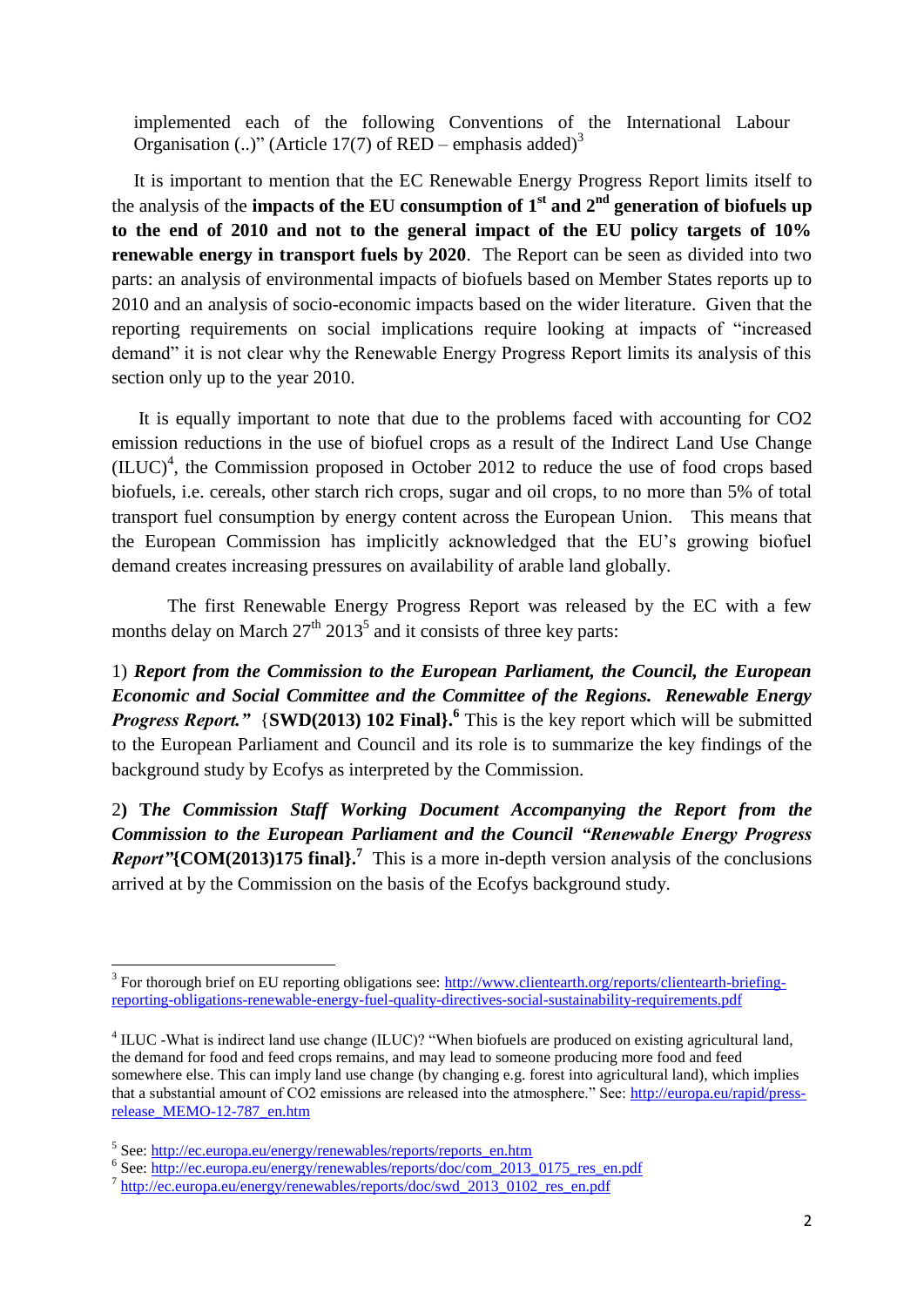3) The study prepared for the European Commission by Ecofys led consultancy consortium in 2012 **"Renewable Energy Progress and Biofuels Sustainability"<sup>8</sup> .** 

The purpose of this brief is to analyse this **first EC Renewable Energy Progress Reports' treatment of social impacts of the EU biofuel demand on developing countries with special focus on respect of land rights.** 

# **II. Land Rights. Investigation and analysis of the assumptions behind the Ecofys report's methodology.**

The land-use rights section of the background study by Ecofys neglects to look at the connection between the promise of biofuel demand offered by the EU market through the RED policy (and related development finance incentives) and the spur of land and water investments in countries with serious land policy and governance challenges, including ongoing land reforms and land titling processes. The Report simply doesn't address the contribution of the increasing EU biofuel demand to the pressures on global arable and nonarable land, land concentration or land speculation nor how it impacts land tenure security in third countries. The Report also fails to address how RED's impact on land resources in third countries could be impacting other EU's developmental policies such as the EU's own Land Policy Guidelines)<sup>9</sup> It offers no mention of gender impacts in relation to land-use rights and doesn't address the issue of the social effects of conversion of land for biofuels projects in low-income developing countries on water resources and local biodiversity $^{10}$ .

Many studies from a range of actors including the World Bank, IMF, High Level Panel of Experts on Biofuels and the Land Matrix<sup>11</sup>, have pointed out that most large-scale land investment is taking place in countries with weak land tenure governance structures and that expansion of crops suitable for  $1<sup>st</sup>$  generation biofuels has been a significant driver behind such deals. These deals contribute to increasing pressure on land and associated natural resources, especially water, and often result in loss of land by local communities without proper free, prior, informed consent. Most of them are surrounded by secrecy and lack of transparency on behalf of the investors and target country governments.

In addition, the general increase of pressure on land and associated natural resources often results in weakening of land rights for women. Research has found that changes in land tenure systems and the related changes in land use have often resulted in weakening women's

werelds<br>[http://ec.europa.eu/energy/renewables/reports/doc/2013\\_renewable\\_energy\\_progress.pdf](http://ec.europa.eu/energy/renewables/reports/doc/2013_renewable_energy_progress.pdf)

<sup>&</sup>lt;sup>9</sup> http://ec.europa.eu/development/icenter/repository/EU\_Land\_Guidelines\_Final\_12\_2004\_en.pdf

<sup>&</sup>lt;sup>10</sup> The Ecofys report covers issues of water and biodiversity in its environmental section and only in relation to countries importing biofuels into Europe by 2010. It doesn't mention the issue of socio-economic impacts of biodiversity and water access of land based biofuel investments in its land rights section covering also lower income countries with emerging biofuel production.

<sup>&</sup>lt;sup>11</sup> See: K. Deininger, D.Byerlee et al "Rising Global Interest in Farmland. Can it Yield Sustainable and Equitable Benefits?" World Bank (2012), HLPE FSN "Land tenure and international investments in agriculture. A report by the High Level Panel of Experts on Food Security and Nutrition to the Committee on World Food Security." CFS (July 2011), and R. Arzeki et al "What drives the global land rush?" IMF Working Paper WP/11/251 (2011)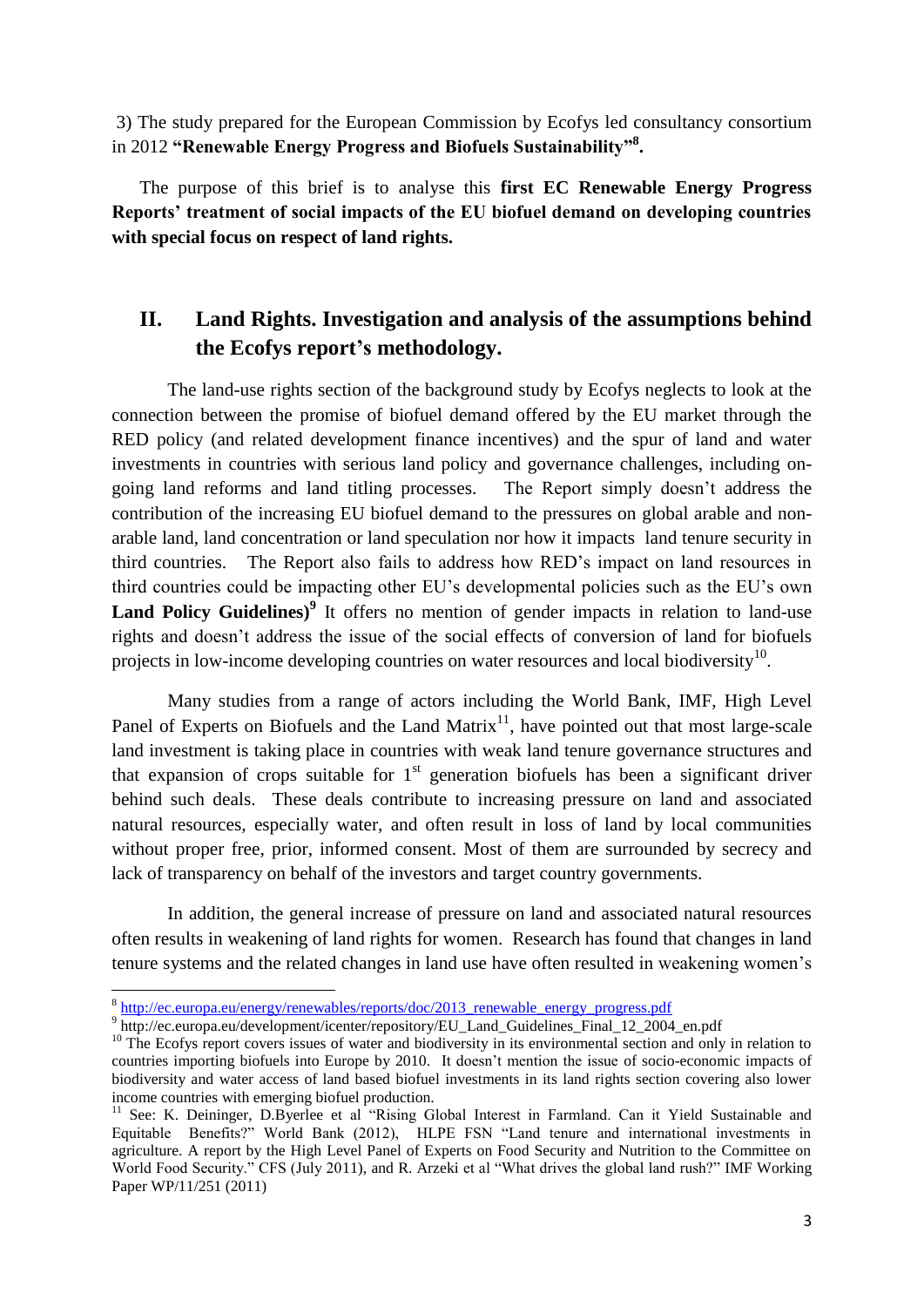land entitlements, particularly where women are poor and their access to land is dependent on male relatives, as is the case in most customary land systems in Africa.<sup>12</sup> In fact, a 2008 FAO study on gender and liquid biofuels has noted the particular importance of marginal land to women: "If biofuel production competes, either directly or indirectly, for water and firewood supplies, it could make such resources less readily available for household use and hence force women to travel longer distances and reducing their time available to participate in decision making processes or other income generating activities."<sup>13</sup>

The Ecofys study limits itself to the analysis of only one major source, i.e. the Land Matrix Project database<sup>14</sup>, without any attempt to look at any other studies (for example by  $CIFOR$ <sup>15</sup> or most importantly, at the steadily growing body of case studies documenting serious social and environmental impacts of biofuel driven investments in developing countries. The logic behind the dissection of the Land Matrix Data – which is still an ongoing initiative and the only global attempt to gather data on large land deals and as such is subject to limitations clearly defined by its authors- seems to reward the very secrecy and lack of transparency surrounding such deals (See Annex I). The challenges with regard to gathering global data on large scale land acquisitions have been noted by the World Bank<sup>16</sup> and others who - as per the Land Matrix - are forced to consult media reports and reports by civil society organisations in the absence of readily available information on global large scale land acquisitions. In order to properly analyse the role of biofuels and flex crops in the new land investments in developing countries, it would have been advisable for Ecofys to include at least some country level case studies from the countries most targeted by large scale land acquisitions for biofuels where land rights abuses have been reported. For example, Mozambique which has been listed by Land Matrix among top 20 most targeted countries according to size of total reported acquisitions, has also experienced well documented land rights conflicts in connection with biofuel investments.<sup>17</sup>

**.** 

[http://web.undp.org/africa/knowledge/WP-2012-004-Aabo-Kring-Mozambique.pdf;](http://web.undp.org/africa/knowledge/WP-2012-004-Aabo-Kring-Mozambique.pdf) Nhantumbo and Salomão . "Biofuels, Land Access and Rural Livelihoods in Mozambique." (IIED 2010): <http://dev.natureandpoverty.net/uploads/media/12563iied.pdf>

 $12$  Kachingwe, Nancy. "From Under Their Feet: A think piece on gender dimensions of land grab in Africa." ActionAid (2012).

<sup>&</sup>lt;sup>13</sup> A. Rossi and Y. Lambrou. "Gender and equity issues in liquid biofuel production." FAO (2008).

<sup>&</sup>lt;sup>14</sup> Note of warning. Ecofys study as well as author of this briefing has accessed the Land Matrix Database in 2012 and before May 2013 respectively. A new dataset has been uploaded and updated onto the Land Matrix by 15<sup>th</sup> May 2013 and hence it is not the same as the one consulted by Ecofys and by the author of this brief. This fact is not affecting the list of methodological problems identifying in Ecofys analysis of Land Matrix.

<sup>&</sup>lt;sup>15</sup> Schoneveld, G. "The Anatomy of Large-scale Farmland Acquisitions in sub-Saharan Africa". CIFOR(2011). As well as country studies:: <http://www.cifor.org/online-library/browse/view-publication/publication/3597.html>

<sup>&</sup>lt;sup>16</sup> K. Deininger, D.Byerlee et al "Rising Global Interest in Farmland. Can it Yield Sustainable and Equitable Benefits?" World Bank (2012) base their analysis of the trends in global land rush on reports gathered by an NGO Grain which was the first organization to begin regular collection of global media report on land investments.

 $17$  Aabø and Kring "The Political Economy of Large Scale Land Acquisitions: Implictions for Food Security, Livelihoods and Employment in Rural Mozambique." (UNDP 2012):

FIAN (2010 [\)http://www.fian.at/assets/StudieLandgrabbinginKeniaMozambiqueFIAN2010.pdf;](http://www.fian.at/assets/StudieLandgrabbinginKeniaMozambiqueFIAN2010.pdf)

FOE (2010) "The Jatropha Trap. Realities of Farming Jatropha in Mozambique.": [http://www.unece.lsu.edu/biofuels/documents/2010Aug/bf10\\_02.pdf](http://www.unece.lsu.edu/biofuels/documents/2010Aug/bf10_02.pdf)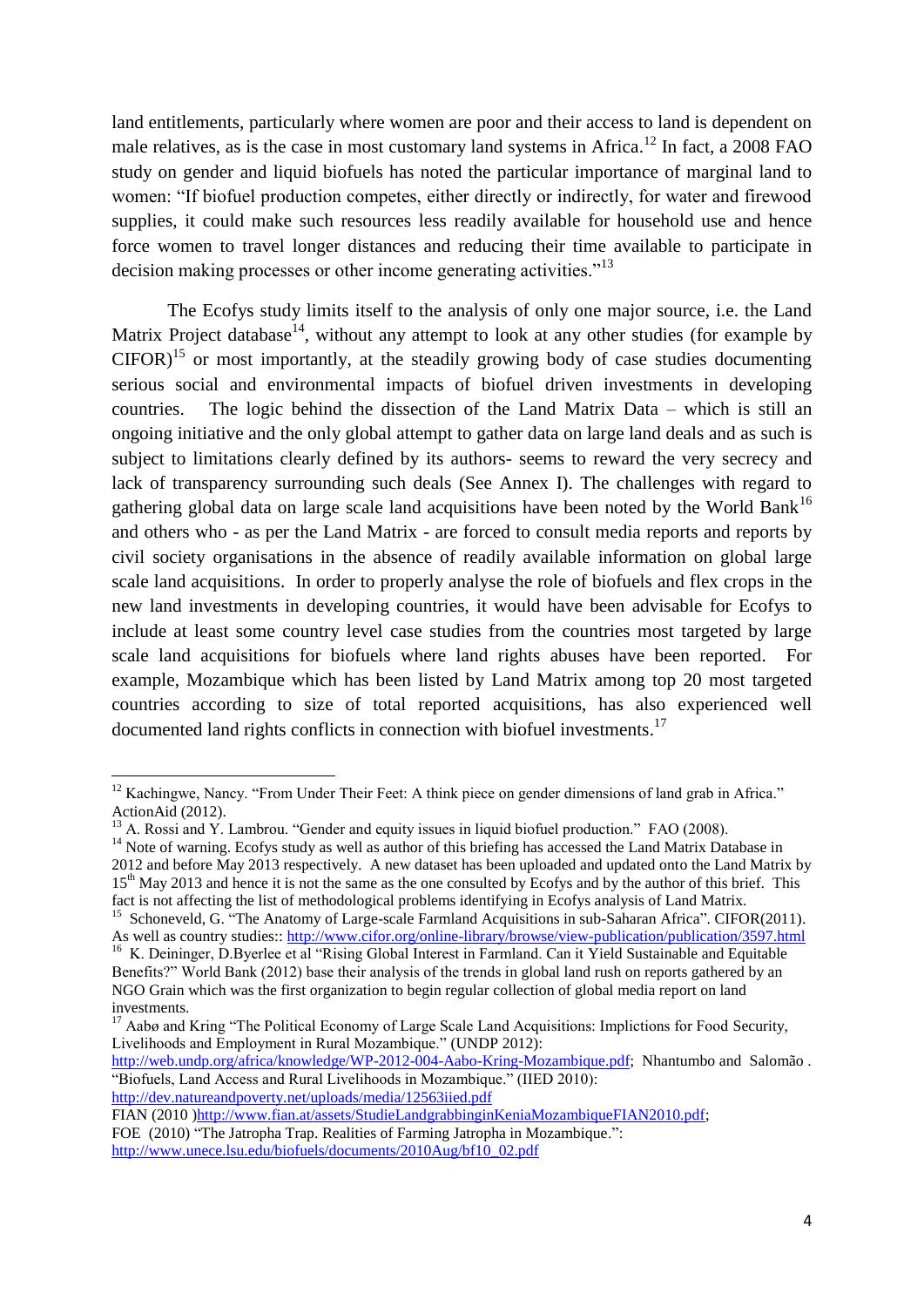Disappointingly, **, the Ecofys study puts a series of requirements that limit as much as possible the potential to link any cases of land rights abuses reported in sensitive regions to biofuels market potential in Europe:** 

- Ecofys analyses only those deals contained in the Land Matrix which have been conducted in 2009-2010 as it demands a clear linkage with EU biofuels demand in 2010. "Our focus is on the developments in 2009 and 2010, the focus of this report. In the next report, it should be analysed if, why and how land grabbing as a consequence of EU biofuels demand changes in the  $2011/2012$ .<sup>18</sup> Given that the lead time from the moment of land acquisition to the actual production of biofuels is at least 3-5 years, the projects which have not yet resulted in biofuel production for exports to the EU market are largely dismissed<sup>19</sup>. Reporting on the issue of land rights impacts linked to EU biofuel policies is thereby postponed to 2014. Furthermore, this allows the EC to dismiss any linkages between its biofuel policies and biofuel projects initiated by the EU and non EU based companies if they have failed and never resulted in comprehensive biofuel exports to the EC, such as the case of the failed jatropha and other biofuel projects in, for example, Tanzania.<sup>20</sup> Such failed projects demonstrate that serious environmental and social damages can take place in response to the EU market potential even without actual exports into the EU ever taking place. Most importantly, this means that there is no space for reaction or recognition of land rights violations which take place at the initiation of the projects.
- The Ecofys study and the EC report claim that "At present there is insufficient information to link biofuels-oriented projects to the demand in the EU market, even if projects often use the EU Renewable Energy Directive as its argumentation. $121$  The mention of RED or EU market potential opportunities<sup>22</sup> in project proposals can often lead to favourable credit and financing conditions from Regional Development Banks and other financial institutions. Although mentioning of the RED does not mean that the project will successfully develop production and export capacity into the EU market, it should be enough of a basis to establish responsibility requirements vis-àvis land rights in developing countries.

<sup>&</sup>lt;sup>18</sup> P. 297 [http://ec.europa.eu/energy/renewables/reports/doc/2013\\_renewable\\_energy\\_progress.pdf](http://ec.europa.eu/energy/renewables/reports/doc/2013_renewable_energy_progress.pdf)

<sup>&</sup>lt;sup>19</sup> As the Commission explains in its background Staff Working paper, in order to make a linkage with EU demand, projects must reach production stage: "The lead time from the moment of land acquisition to the actual production of biofuels is at least 3-5 years, therefore assumptions about the link between the land acquisitions occurring in 2010 with the possible future EU biofuel demand can only be verified within the coming years if and when the biofuel production on newly acquired land would occur." 22

[http://ec.europa.eu/energy/renewables/reports/doc/swd\\_2013\\_0102\\_res\\_en.pdf](http://ec.europa.eu/energy/renewables/reports/doc/swd_2013_0102_res_en.pdf)

 $20$  Several cases have been recently reported of failed jatropha and other large biofuel investments in Tanzania including by Sun Biofuels, Bioshape, Prokon and Sekab. See: [http://www.cornell](http://www.cornell-landproject.org/download/landgrab2012papers/nelson.pdf)[landproject.org/download/landgrab2012papers/nelson.pdf](http://www.cornell-landproject.org/download/landgrab2012papers/nelson.pdf)

<sup>&</sup>lt;sup>21</sup> P. 22. Staff Working Document. Accompanying the document Report from the Commission to the European Parliament and the Council Renewable Energy Progress Report. {COM(2013) 175 final} at: [http://ec.europa.eu/energy/renewables/reports/doc/swd\\_2013\\_0102\\_res\\_en.pdf](http://ec.europa.eu/energy/renewables/reports/doc/swd_2013_0102_res_en.pdf)

<sup>&</sup>lt;sup>22</sup> For instance Andrew and Vlaenderen, Land Deals Politics Initiative, University of Sussex (2011): <http://r4d.dfid.gov.uk/pdf/outputs/futureagriculture/ldpi-wp-01.pdf>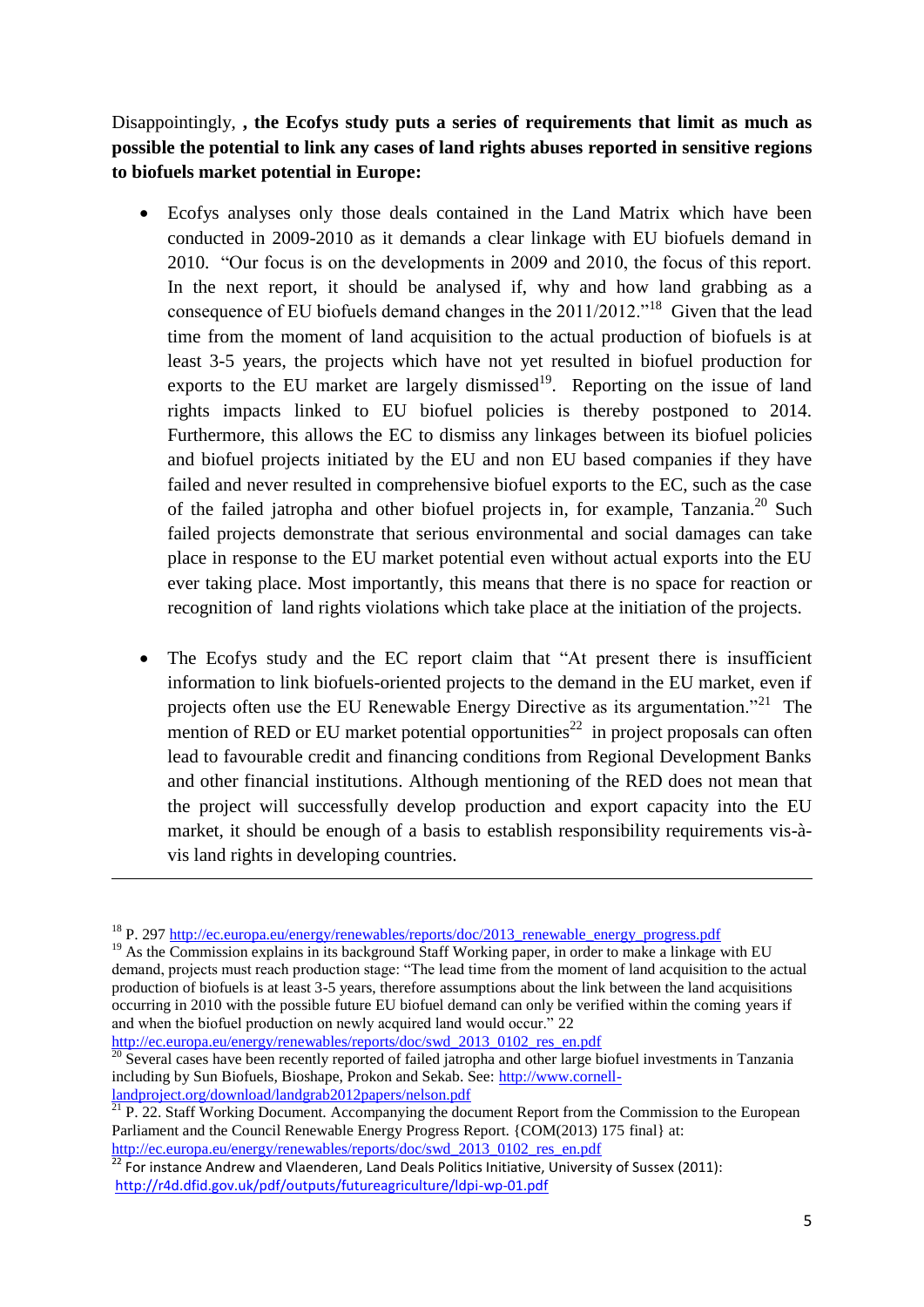- The study doesn't consider large, multi-stakeholder governmental programmes, even if these could also be perceived as having started in response to the EU RED and even as promoted by multilateral and regional institutions or development cooperation support by the EU or EU countries. $^{23}$
- The Land Matrix admits in its comprehensive study that it does not classify deals as for "biofuels" but puts such deals in the "agriculture" section of its database. Yet, a significant number of land deals listed in the Land Matrix contain information about the intended or planted crop. For example, projects which have "jatropha" as their main crop are clearly aiming at development of biofuel production. The growing importance of "flex crops", that is crops which can be used either for food or fuel, underline the importance of the biofuel markets in land-based investments. In addition, for a large number of sugar cane investments the production of bioethanol is often clearly stated as the primary objective. Yet, Ecofys looks only at the top five largest deals per region in "agriculture" and then *corrects* the acreage based on how much of the agricultural deals "can be assumed" to be linked to biofuels and based on what deals "can be assumed to be deals". It would have been more straightforward to consult only those deals which are clearly aimed at production of biofuels by preselecting them based on identification of crops. This would have avoided the difficult and often subjective exercise of "correcting for acreages" of the agricultural deals that "can be assumed to be linked to biofuels". Such an approach would have allowed for a more thorough analysis of land rights situation linked to biofuels deals and would have resulted in much higher numbers of hectares of "concerns." Instead, Ecofys mixes both land rights concerns and estimations of how much land can be linked to projects aimed at producing biofuels in its explanatory footnotes and resulting estimates. (See Annex I).
- Linking land rights' violations to the number of hectares affected is a very questionable approach. Smaller size projects located in more populated areas<sup>24</sup> or affecting water access of large number of communities can result in serious land rights disputes and violations. Simply said, it is not the number of hectares affected that captures the true magnitude of the situation on the ground. Hence, it would have been advisable if Ecofys has also consulted some of the case studies linked to land rights violations that have been highly publicized by a growing number of academic and NGO sources

<sup>23</sup> For example see role of the EU donors in promotion of development of biofuels in Tanzania and Mozambique. i.e. Van Teeffelen, Jesper. "Fuelling Progress or Poverty? The EU and Biofuels in Tanzania. Policy Coherence in Practice." Evert Vermeer Foundation, 2013 as well as Ecoenergy (2008), [http://www.globalbioenergy.org/fileadmin/user\\_upload/gbep/docs/BIOENERGY\\_INFO/0805\\_WB\\_Italy\\_-](http://www.globalbioenergy.org/fileadmin/user_upload/gbep/docs/BIOENERGY_INFO/0805_WB_Italy_-_Mozambique_biofuels_assessment.pdf) [\\_Mozambique\\_biofuels\\_assessment.pdf](http://www.globalbioenergy.org/fileadmin/user_upload/gbep/docs/BIOENERGY_INFO/0805_WB_Italy_-_Mozambique_biofuels_assessment.pdf)

<sup>&</sup>lt;sup>24</sup> For instance In Mozambique in clear violation of the national policy guidelines most investments occurred in the populated corridors. See Schut,( 2010):

[www.open.ac.uk/technology/mozambique/sites/www.open.ac.uk.technology.mozambique/files/pics/d128234.pd](http://www.open.ac.uk/technology/mozambique/sites/www.open.ac.uk.technology.mozambique/files/pics/d128234.pdf) [f](http://www.open.ac.uk/technology/mozambique/sites/www.open.ac.uk.technology.mozambique/files/pics/d128234.pdf) and Schut et al., 2010, "Biofuel developments in Mozambique. Update and analysis of policy, potential and reality." *Energy Policy* 38:15; 5151–5165 (2010)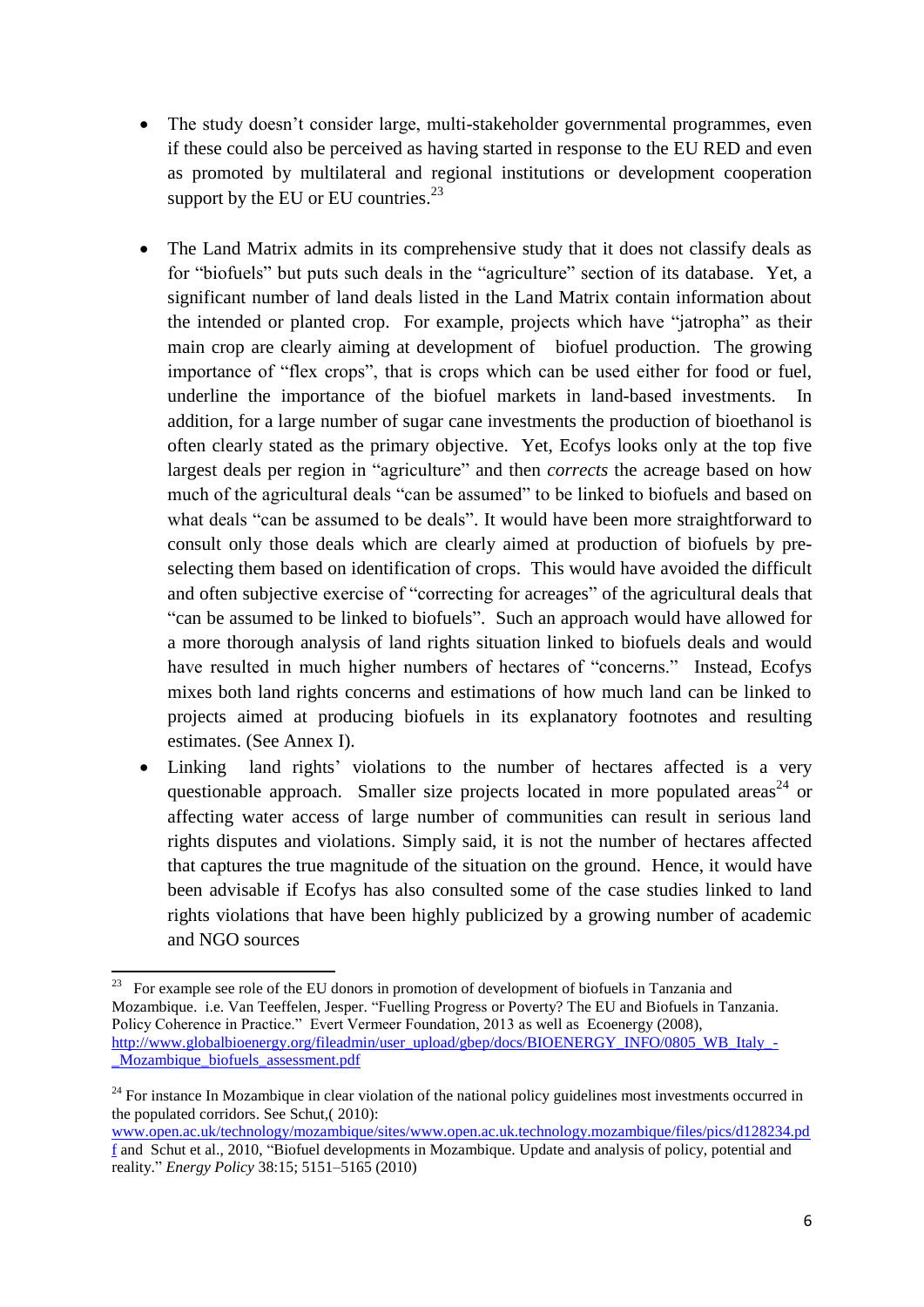The analysis of Land Matrix database by Ecofys shows a range of problems with regard to clarity of its methodology and presentation as well as flaws in its calculations or misrepresentation of geographical weight and scope. For further detailed explanation please consult Annex I.

# **III. Analysis of the key messages in the EC Report to the EU Parliament, Council and the European Economic and Social Committee and the Committee of the Regions "Renewable Energy Progress Report" with regard to socio-economic impacts.**

The European Parliament and Council will be presented with the EC Report {**SWD(2013) 102 Final}** which summarises the key findings and conclusions of the Ecofys background study as interpreted by the Commission. **The key message of the Commission's Report is: "At present the possible negative impacts of the EU biofuels consumption do not require further specific policy intervention."**

The following is a short analysis of the main conclusions of this report with regard to the key areas of socio-economic impacts vis-à-vis EC's more in-depth "Staff Working Document" and the findings of the ECOFYS background study.

# *Land Rights*

"Given the time lags between land acquisition and biofuels production and flaws in the ILC Land Matrix database, it is not yet clear if EU biofuels demand contributes any abuse of land use rights. The Commission and Member States' monitoring of this issue must, however, continue."<sup>25</sup> This conclusion does not seem to be based on considerations of the Background Report's own conclusions which this summary Report is supposed to reflect. Despite serious concerns with the methodology used by Ecofys in its analysis of the Land Matrix Data (as explained in the previous section) the Summary Report provided to the Council and Parliament should at least reflect the findings of its study<sup>26</sup>. The background study states that "as a rough guess, possibly 10% of the biofuels production and new projects in regions with concerns in land-use rights could have eyed the EU market."<sup>27</sup> Furthermore, the background study claims that "0.05-0.16 Mha of land deals with concerns about socioeconomic impacts and land-use rights can be linked to the EU market"<sup>28</sup>. While previous section of this brief as well as analysis of the problems listed in Annex I proves that both the percentage as well as the total amount of hectares is likely to be grossly underestimated, the

[http://ec.europa.eu/energy/renewables/reports/doc/2013\\_renewable\\_energy\\_progress.pdf](http://ec.europa.eu/energy/renewables/reports/doc/2013_renewable_energy_progress.pdf)

<sup>&</sup>lt;sup>25</sup> See p.11-12 [http://ec.europa.eu/energy/renewables/reports/doc/com\\_2013\\_0175\\_res\\_en.pdf](http://ec.europa.eu/energy/renewables/reports/doc/com_2013_0175_res_en.pdf)

<sup>&</sup>lt;sup>26</sup> The full text of the 450 pages background Report by ECOFYS et al. 2012 "Renewable Energy Progress and Biofuels Sustainability" can be found at:

<sup>&</sup>lt;sup>27</sup> See page 301 http://ec.europa.eu/energy/renewables/reports/doc/2013 renewable energy progress.pdf.

<sup>28</sup> Ibid. p.239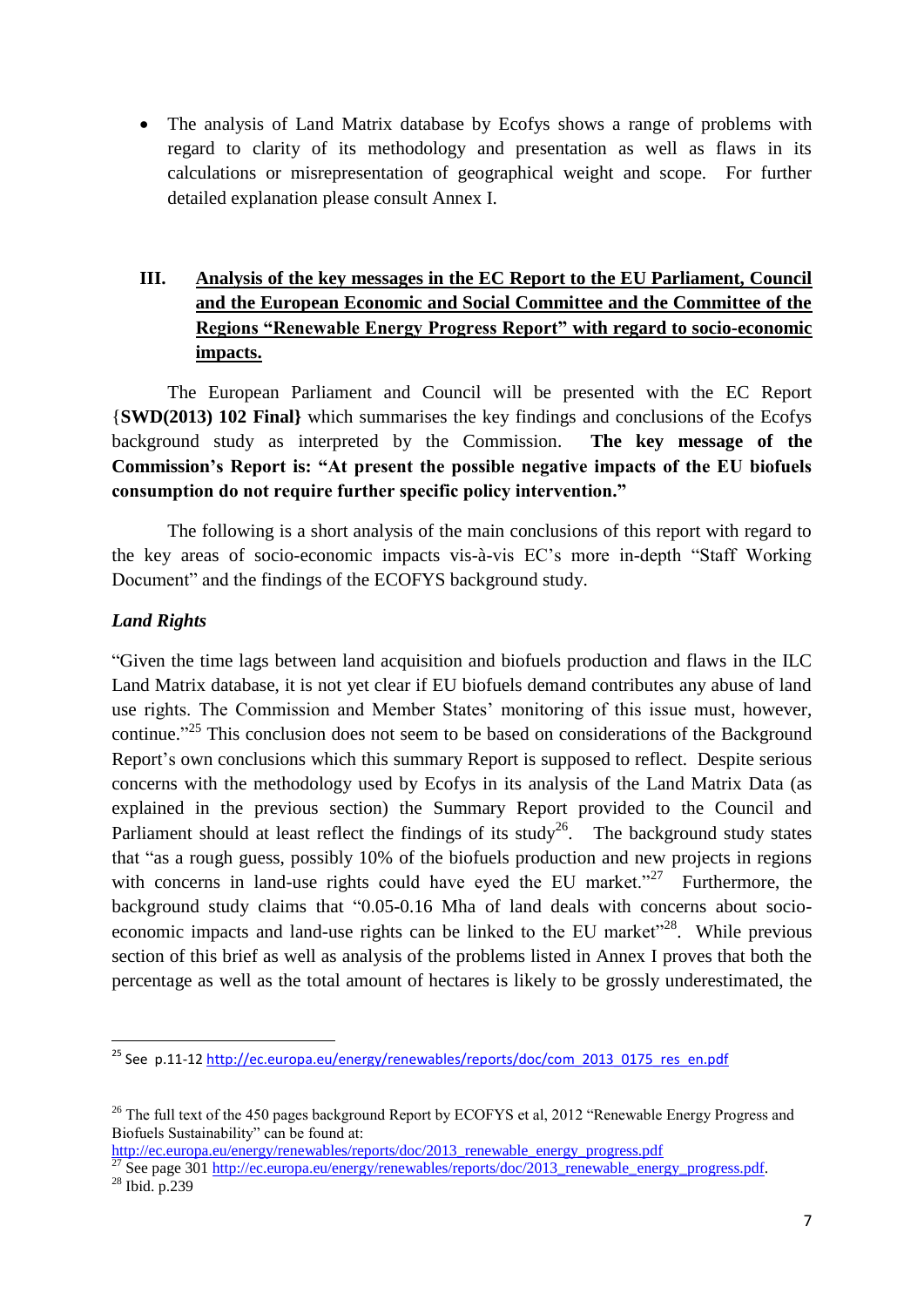background study itself comes up with the conclusion that "it is not yet clear if EU biofuels demand contributes any abuse of land use rights."

#### *Food Prices*

"Commission analysis has found that grain use for bioethanol production constituted 3% of total cereal use in 2010/2011 and is estimated to have minor (1-2%) price effect on the global cereals market. EU biodiesel consumption is greater, and the estimated price effect on food oil crops (rapeseed, soybean, palm oil) for 2008 and 2010 was 4%. It also appears that biofuel demand is more price sensitive than the food market and so demand declines more in response to rising prices."<sup>29</sup>

While the estimate seems to be on a very conservative side, the summary report does not report on how these price increases have translated into food price fluctuations in the poorest, food importing countries or how they might affect poorest households, and especially women<sup>30</sup>. No attempt has been made to look at how increased prices (especially of cooking oils) could have impacted food aid programmes in terms of increased prices for food aid rations and increased procurement costs often resulting in limited reach of emergency aid programmes $^{31}$ . The report also fails to look at projected increases of food prices which have been demonstrated via variety of modelling exercises in cases of either current or increasing EU biofuels consumption in the future years up to  $2020^{32}$ . In addition, rising prices of basic foodstuffs also affects nutritional choices and often have most detrimental impact on female members of the households. Higher prices of vegetable oils translate to increased burden for women in preparation of food and restoring to health-threatening coping mechanisms such as reusing the same oil several times.

### *Labour conditions.*

**.** 

Assessment of labour conditions is based on the status of ratification of international conventions (on labour conditions and biodiversity) of countries exporting biofuels for EU consumption and is summarized with one sentence: **"Whilst most non EU countries have ratified the fundamental conventions, enforcement is lower than in the EU or in the US**  which has not ratified many such conventions."<sup>33</sup> The issue of labour conditions in terms of wages, health risks (i.e. exposure to chemicals), type of contractual agreements (seasonal or short term), dishonouring of contracts or gender specific impacts are not assessed by this summary and have received very minimal coverage in the background report. The latter is mostly restricted to child labour and a brief, matter of fact mention of abuses of indigenous

<sup>&</sup>lt;sup>29</sup> Page 12 [http://ec.europa.eu/energy/renewables/reports/doc/com\\_2013\\_0175\\_res\\_en.pdf](http://ec.europa.eu/energy/renewables/reports/doc/com_2013_0175_res_en.pdf)

<sup>&</sup>lt;sup>30</sup> For example, Cororatum and Timilisina have demonstrated that increasing biofuel demand may increase poverty levels in poorest countries. See World Bank (2012): http://elibrary.worldbank.org/content/workingpaper/10.1596/1813-9450-6078

<sup>&</sup>lt;sup>31</sup> See paper analysing the role of food price increases of 2008 and 2010 on international food aid: <http://www.economia.esalq.usp.br/intranet/uploadfiles/2606.pdf>

 $32$  "EU biofuel use and agricultural commodity prices: a review of the evidence base". Institute for European Environmental Policy. June 2012.

<sup>&</sup>lt;sup>33</sup> Page 12 [http://ec.europa.eu/energy/renewables/reports/doc/com\\_2013\\_0175\\_res\\_en.pdf](http://ec.europa.eu/energy/renewables/reports/doc/com_2013_0175_res_en.pdf)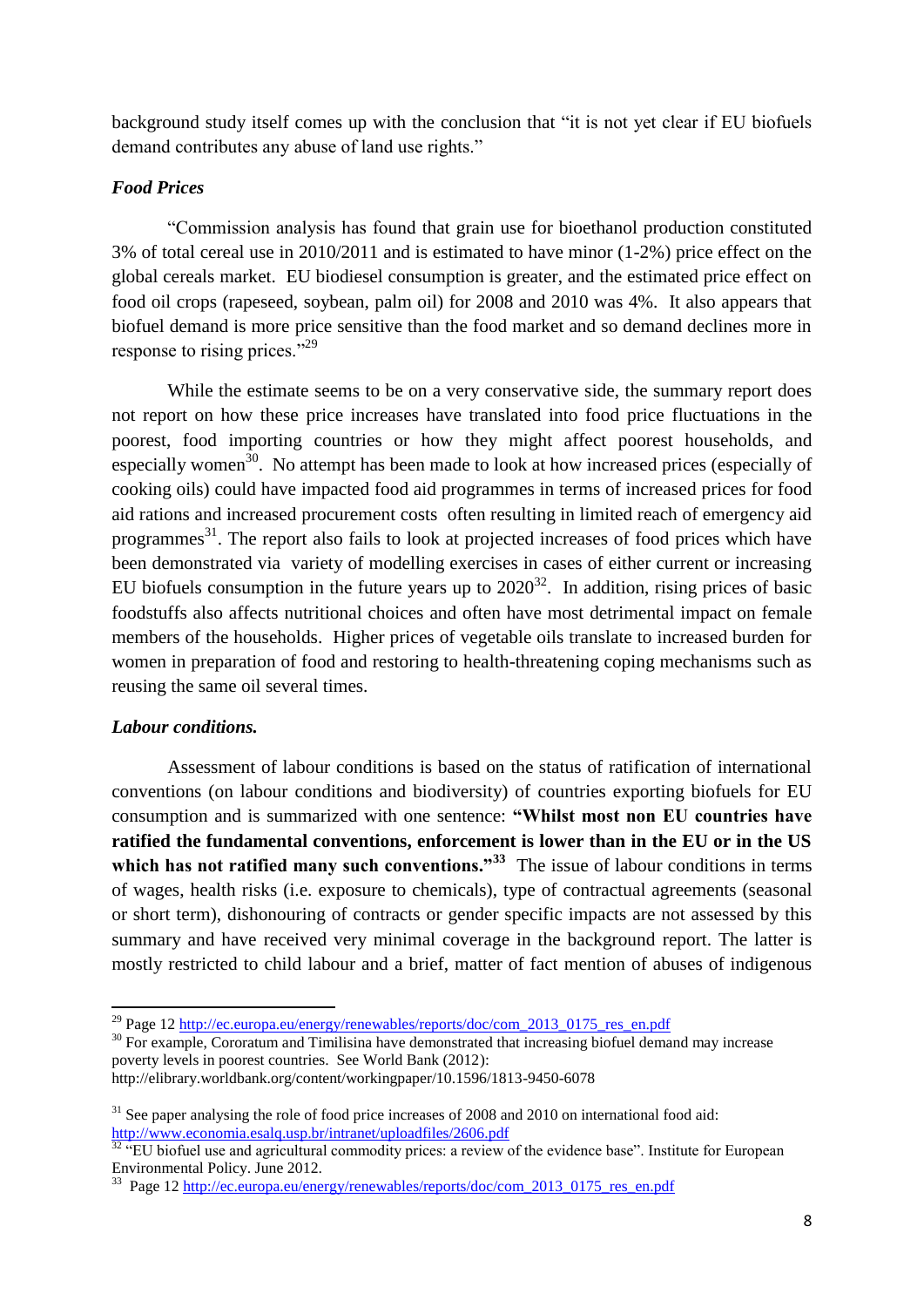rights and gender concerns in Indonesia and Malaysia – the main source of EU palm oil imports.

#### *Employment Benefits*

**"Turning to the social benefits of EU biofuels consumption, is estimated to have generated 220,000 jobs in the EU and 1.4m jobs globally, in 2010."** <sup>34</sup> However, upon closer examination of the EU background report<sup>35</sup> we find that the 1.4 jobs refer to those that are not only related to direct biofuel production but also "employment in agriculture, other supplying industries, and other sectors such as retail and wholesale trade that benefit from economic activity generated by the biofuels<sup>336</sup>. Most importantly, **this is a global figure**, not only attributable to the EU's consumption of biofuels. The **European Commission links the generation of 1.4 million jobs to the EU's consumption in its Summary Report and thereby misrepresents the benefits of EU's biofuels consumption**. This misrepresentation stands in stark contrast to the influence of the EU policies on global land rights where no such causal relation seems to be possible to establish to any significant degree. Clearly some of the employment generated is not linked to EU biofuels consumption but to national biofuel policies such as in the case of Brazil and the United States, which both have a large domestic biofuel industry. The Background Report by Ecofys specifies that "global ethanol and biodiesel production supports 1.4 million job in all sectors of the global economy in 2010" citing a report from the Global Renewable Fuels Association. In addition, there is no analysis of job and livelihood losses due to expanded biofuel crops in developing countries and resulting loss of land access by communities which could likely reduce the sum of the claims of jobs generated. There is nothing on the exact type of jobs being generated given the seasonal and often unstable migrant labour found at many biofuel plantations or the recently emerging data regarding the failure of a number of EU companies' jatropha investments in Eastern Africa<sup>37</sup>. . The Background Study by Ecofys limits itself here to just one precautionary quote from the UNEP World Watch: "Biofuels growth could come at a steep human and environmental price – the number of jobs may grow by the millions but then need to be interpreted carefully, wages, rights and environmental impacts need to be considered" (UNEP World Watch  $2008$ )<sup>38</sup>.

Furthermore no attempt is made in the Ecofys background study to qualify or quantify the role of **smallholder farmers** in the global biofuel employment claims, despite the EU's own promotion of the role of smallholder farmers in its global food security policy. The importance of the different types of contractual arrangements (i.e. contract farming) vis-à-vis

**.** 

 $34$  Ibid page 12

<sup>&</sup>lt;sup>35</sup> Staff Working Document. Accompanying the document Report from the Commission to the European Parliament and the Council Renewable Energy Progress Report. {COM(2013) 175 final} at: [http://ec.europa.eu/energy/renewables/reports/doc/swd\\_2013\\_0102\\_res\\_en.pdf](http://ec.europa.eu/energy/renewables/reports/doc/swd_2013_0102_res_en.pdf)

 $36$  Ibid page 26.

 $37$  For example, in the case of Tanzania, at least three large biofuel plantations driven by EU based subsidiary companies with the aim to produce for the EU market, have recently failed. They include Sun Biofuels, Bioshape and Prokon. In all of these cases while people have lost access to land they have also lost their potential jobs resulting in loss of livelihood support in a number of communities. Such cases are overlooked by the analysed EC reports.

<sup>38</sup> See footnote 4 page 306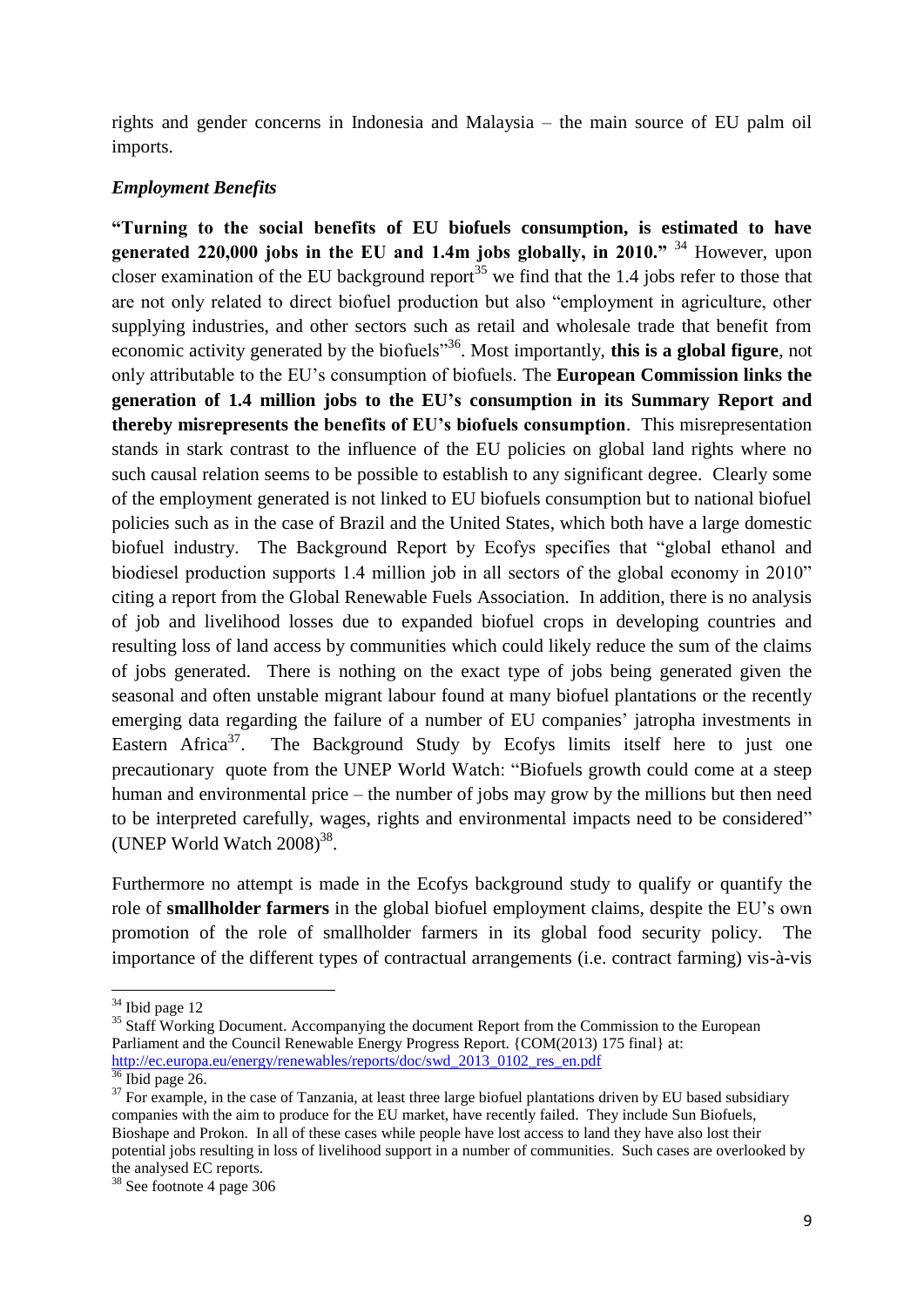plantation labour is also overlooked. For example, increased mechanisation - which the Ecofys relates to the potential of decreasing child labour in the case of Brazil - can also translate to a limitation of employment opportunities. Finally, there is no data or qualitative analysis provided of gendered impacts of the claimed job creation.

#### **IV. Conclusions.**

Overall, the analysis of the socio-economic impacts by the Renewable Energy Report(s) is disappointing. The analysis of environmental impacts of first generation biofuels far outweighs the effort to cover wider socio-economic impacts in developing countries. Most of the background study analysis is limited to a few selected general literature sources and fails to offer a proper overview of the intensification of the land and water investments and natural resources pressures in developing countries. There is no mention of the socioeconomic importance of water access and water rights in the section covering land rights. There are serious gaps in the coverage of wider developmental concerns, such as for example the effect of increasing food prices on international food aid programmes. There are also serious problems with the assumptions used in the methodologies to generate quantitative data. For example, failing to assign proper weight to the regions where the greatest number of large scale acquisitions have taken place (i.e. Eastern Africa) can be misrepresentative of the analysis of Land Matrix data.

In addition, the Ecofys background study suffers from its unclear presentation: applied calculations and methodologies are often insufficiently explained, confusing and, in the case of land rights, misleading. A number of questions requiring further clarification abound with regard to the Study's generation of quantitative data on land rights, biofuels imports or claims with regard to employment generation in non EU countries. One could be forgiven to ask if the objective of the Report and accompanying Study was to offer an independent, well informed investigation into the social sustainability of EC's demand for first generation biofuels, or to simply justify its own position that "the possible negative impacts of EU biofuels consumption do not require further specific policy intervention."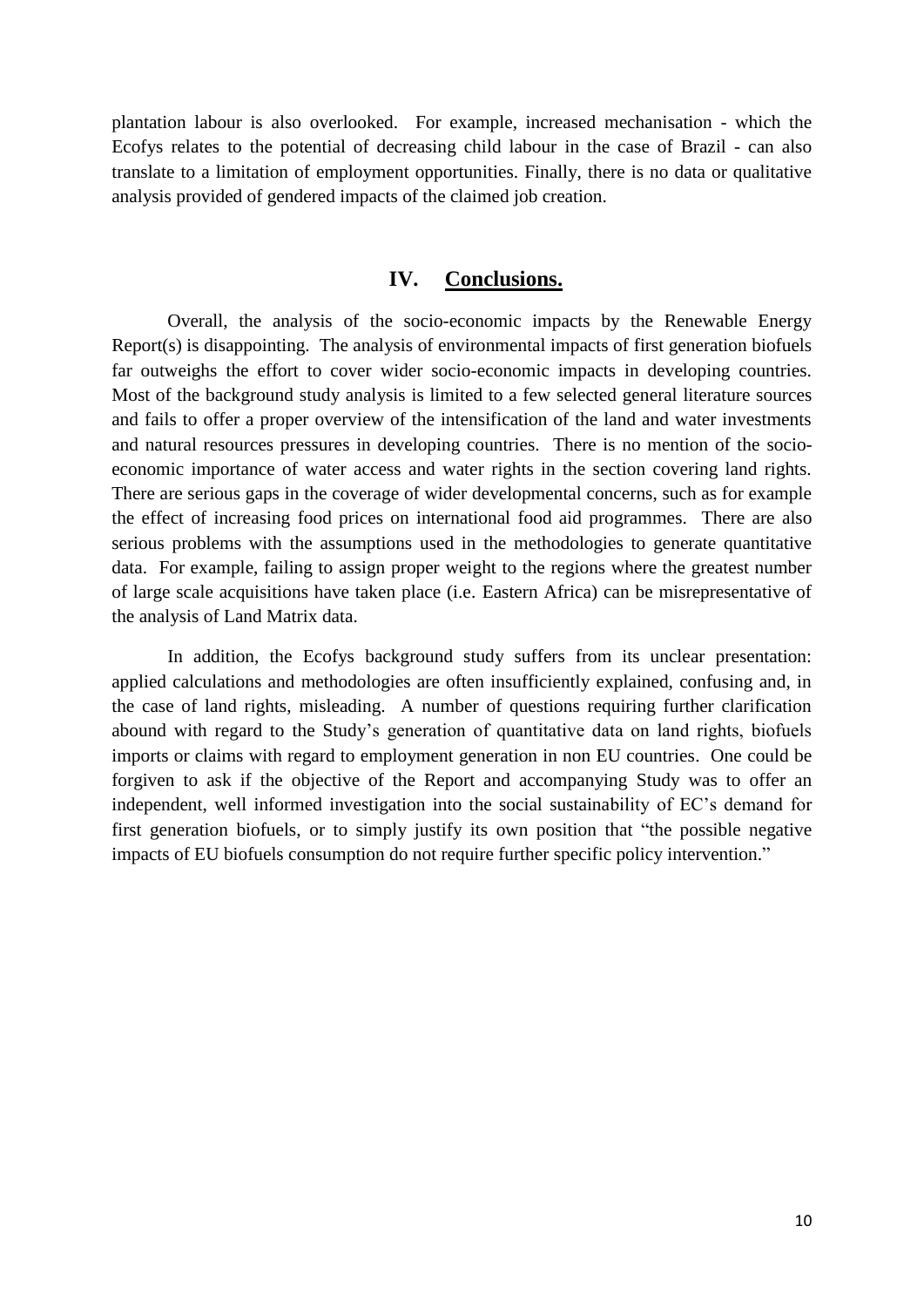# **ANNEX I: Land Rights: flaws and questions regarding methodology and calculations in the ECOFYS analysis of the Land Matrix database.**

- 1. **The Study fails to consult and list among its references the key analytical report accompanying the Land Matrix Database<sup>39</sup> i.e. "Transnational Land Deals for Agriculture in the Global South. Analytical Report base on the Land Matrix**  Database " (April 2012)<sup>40</sup>. An analysis of the information contained in the Land Matrix database consulted in 2012 should have been informed by this background reading. This report answers a lot of questions regarding the limits of the information contained on land deals meant for agriculture. Most importantly, it offers a very useful general overview of the trends taken from the information in the database. For example, that Africa is the most targeted region, that the majority of acquisitions are concentrated in few countries that tend to be characterised by weak land institutions and high incidences of hunger, the strategic importance of "flex crops" due to the growing influence of the emerging biofuels market<sup>41</sup>, that investors are competing for land with local farming communities and that forested areas are highly affected by land acquisitions. Instead, Ecofys consults the ILC "Land Rights and the Rush for Land" (Anseeuw et al.,  $2011$ )<sup>42</sup> which used a less selective range of data (covering sectors such as forestry or mining, for example) as its reference. The Ecofys analysis of the Land Matrix database needed to at least include a summary of this key analytical report prior to undertaking the econometric exercise analysing the database. **Even if Ecofys limited its analysis to the land deals reported in 2009/2010, it has accessed the Land Matrix database in 2012 and should have provided the general overview of the database's information at the time of its study which is contained in the accompanying analytical report featured at the introductory page of the website.**
- 2. The accompanying analytical report from 2012 to the Land Matrix Database states clearly: "the gap between reported deals, reliable cases, and implemented projects, should not cause complacency. Indeed, announcements, negotiations and certainly contracts signed but not implemented may still exacerbate pressure on land and lead to displacements or a weakening of land rights for the local population. Potential benefits of long term investments, such as irrigation and other infrastructure, access to markets and

**<sup>.</sup>** <sup>39</sup> Note of warning. Ecofys study as well as author of this briefing has accessed the Land Matrix Database in 2012 and before May 2013 respectively. A new dataset has been uploaded and updated onto the Land Matrix by 15<sup>th</sup> May 2013 and hence it is not the same as the one consulted by Ecofys and by the author of this brief. This fact is not affecting the list of methodological problems identifying in Ecofys analysis of the Land Matrix database.

<sup>&</sup>lt;sup>40</sup> "Transnational Land Deals for Agriculture in the Global South: Analytical Report based on the Land Matrix Database." April 2012[. http://landportal.info/landmatrix/media/img/analytical-report.pdf](http://landportal.info/landmatrix/media/img/analytical-report.pdf)

<sup>&</sup>lt;sup>41</sup> For example, the report highlights the importance of "flex crops" by stating that both food and non-food crops are important, but investors are seeking flexibility to switch between them. The "flex crops" (soybean, sugarcane and palm oil) are so called because these crops can either be used for food or non-food (i.e. biofuels) purposes underlining the importance of consideration of the emerging biofuels markets.

<sup>42</sup> <http://www.landcoalition.org/cpl/CPL-synthesis-report>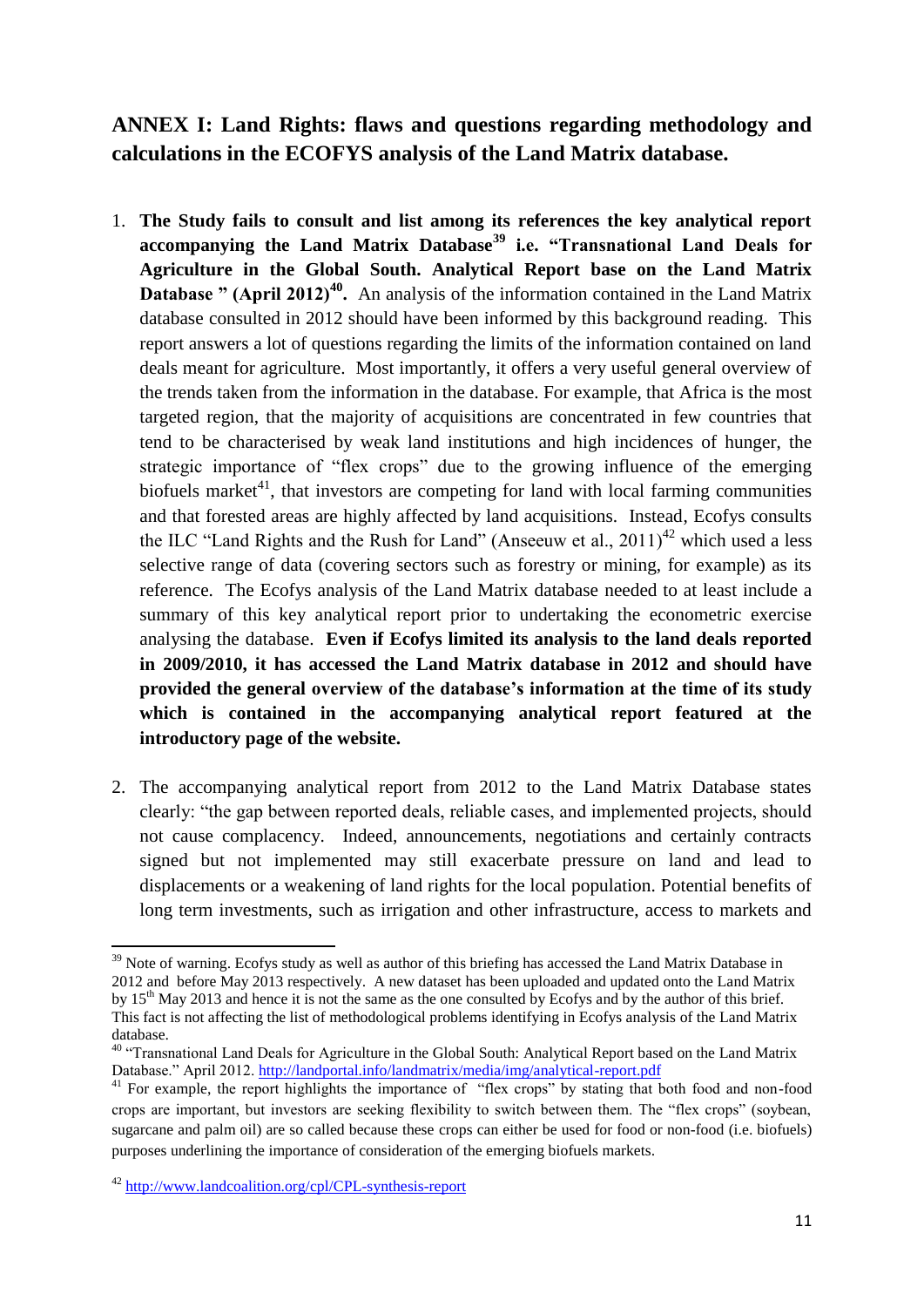jobs will not materialize either."<sup>43</sup> Ecofys study limits the analysis to only these top **five deals in each region which "can be judged as signed deals." The study fails to provide any clear qualitative explanation of what methodology is used to establish the timeframe within which deals have been deemed as signed or how it establishes the stage of implementation of the deals vis-à-vis such timeframe**. In addition, given that a number of the largest deals reported in the Land Matrix do not have a specific date, Ecofys provides no explanation of the fact that such deals have not been analysed even if closer examination might have been necessary to establish their implementation status $44$ . For example, the majority of deals intended for jatropha, castor oil or sugar cane production recorded in Ethiopia lack specific reference dates, although it is safe to assume that many of them have taken place while also considering that Ethiopia is among the top ten target countries of large scale land deals recorded in the Land Matrix database<sup>45</sup>. **Omitting all deals with unspecified dates could lead to under-accounting in the percentage of deals listed in the Land Matrix which can be linked to biofuels.** 

3. **The study fails to explain the geographical scope of the Land Matrix database and to account for dramatically higher concentration of deals in certain regions (i.e. Eastern Africa and South East Asia), or the lack of coverage of other sensitive areas (i.e. ex Soviet Republics and East Asia).** Subsequently, **the study fails to assign proper weight to the regions where the majority of deals reported in the Land Matrix are concentrated (especially Eastern Africa) which puts in question the representativeness of using the five largest deals per region in the Ecofys study.** The problem of misrepresentation of data is most evident in the case of "Southern Africa" where only three deals are deemed to be linked to agriculture and no concerns are noted (Table 71 and Appendix  $IX^{46}$ ). At no point does the Ecofys study explain that its **regional analysis of "Southern Africa" is limited to the deals reported by the Land Matrix in only two countries i.e. the Republic of South Africa and Swaziland**. In fact, countries referred to as located in the "Southern African region", most importantly Mozambique, have been listed by the Land Matrix in the "Eastern Africa" region. Mozambique is considered by the Land Matrix as one of the top ten most targeted countries in large scale land acquisitions. The Ecofys Study does not analyse any land deals reported in Mozambique among the top five deals in agriculture in Eastern Africa. **This omission points out to the under**-**representativeness of the analysis of top five**

**.** 

<sup>&</sup>lt;sup>43</sup> See p. 4: "Transnational Land Deals for Agriculture in the Global South: Analytical Report based on the Land Matrix Database." Anseeuw W. et al. April 2012

<sup>&</sup>lt;sup>44</sup> In the absence of clearly defined explanation of the methodology behind analysing the top 5 largest deals per region in the text of the study, one has to scrutinize the footnotes in the Appendix IX. No information is provided why some deals and not others have been listed and questions abound with how the actual data in terms of land acreage determined to be linked to biofuels or with "concerns" has been arrived at. See page 394- 396: [http://ec.europa.eu/energy/renewables/reports/doc/2013\\_renewable\\_energy\\_progress.pdf.](http://ec.europa.eu/energy/renewables/reports/doc/2013_renewable_energy_progress.pdf)

<sup>&</sup>lt;sup>45</sup> The footnotes of the Appendix IX list only one deal in Ethiopia by an Indian company failing to provide any insight why other deals, including by European investors such as Sun Biofuels, have not been listed. At the same time, in this case the footnote states that "Karuturi Global from India secured about 300 kha in **Ethiopia in the past decade**, for the production of palm oil, rice and sugar cane. ILC (2011) signals a lack of consultation with the community with the most recent acreage extension". See p. 394:

[http://ec.europa.eu/energy/renewables/reports/doc/2013\\_renewable\\_energy\\_progress.pdf.](http://ec.europa.eu/energy/renewables/reports/doc/2013_renewable_energy_progress.pdf)

 $46$  See Ibid page 298 and 396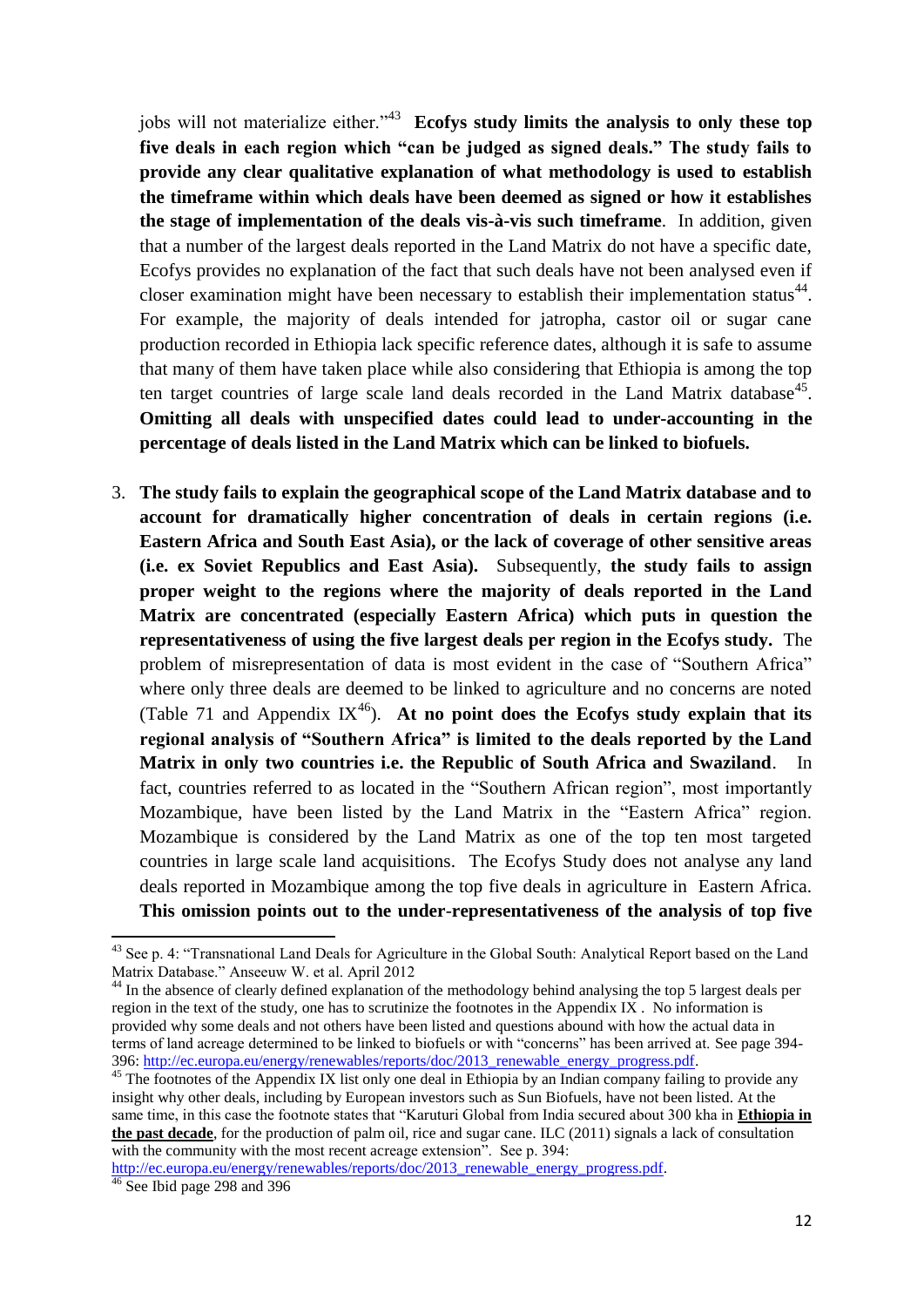**deals in agriculture without assigning proper weight to the number of deals registered by the Land Matrix in each region. The case of the "Southern Africa" category is clearly misleading as it should be noted upfront that only two countries, South Africa and Swaziland, are covered in this sub-region.** 

- 4. T**he Ecofys Study lacks a clearly defined methodology.** In order to understand how the study established those land deals contained in the Land Matrix judged as with "concerns" (Table 71) and those which are "possibly linked to biofuels" and hence corrected for acreage effected (Table 72), one is forced to scrutinise the footnotes in the Appendix IX. **It is not clear at all what criteria or assessment method has been used to determine deals with "serious concerns" although it is clear that Ecofys does not consider broader negative socio-economic impacts, environmental impacts or impacts of projects that have not yet been fully established**. **It is not clear at all what methodology Ecofys is using to determine what it classifies as a "proper land deal". Closer study of information in the footnotes of Appendix IX reveals a lot of guesswork leading to many questions and need for further clarification. The following are some examples of questions related to the land deals analysed**:
	- A.) Why has the entry for North Africa based on a deal in Sudan been first reported as 'with possible land rights concerns' in Table 71, then as 'possibly linked to biofuels' in Table 72 and subsequently disqualified from the "corrected acreage" column in Table 72? The explanation in footnote 2 under table  $72^{47}$  begs explanation: "Since jatropha is mentioned as primary crop, the entire deal 600 kha could be linked to biofuels, which is the result in the table, although we deem this highly unlikely."<sup>48</sup> Why is this highly unlikely?
	- **B.)** Footnote 4 in Appendix IX fails to specify the target country of investment in Western Africa by an Italian company 'Green Waves' in 200 kha of jatropha plantations. Potential to double check the conclusion that "no irregularities were reported" is hence close to impossible while 200,000 ha is a significant portion of land for any nation.
	- **C.**) Footnote 13-17 in Appendix  $IX^{49}$  relating to Central Africa shows no concerns being reported at all for the deals in this region. It seems that Ecofys dismisses outright deals which are linked to the production of "food" without investigation of the type of crop concerned or the land rights situation (i.e. footnote 13 regarding South African farmers investment in Congo) or dismisses deals that are only at a stage of signing a protocol agreement (i.e. footnote 15 – ENI signed MoU with Congo about developing 70 kha of palm oil. "According to ENI website so far only a protocol agreement was signed"). This approach points out again the problem with representativeness of analysing top five largest deals as it seems highly unlikely that no land rights concerns regarding large scale land deals have been reported in Central Africa.

**<sup>.</sup>**  $47$  Ibid p.300

 $48$  Ibid page 300 and page 394-396.

<sup>49</sup> Ibid p. 394-395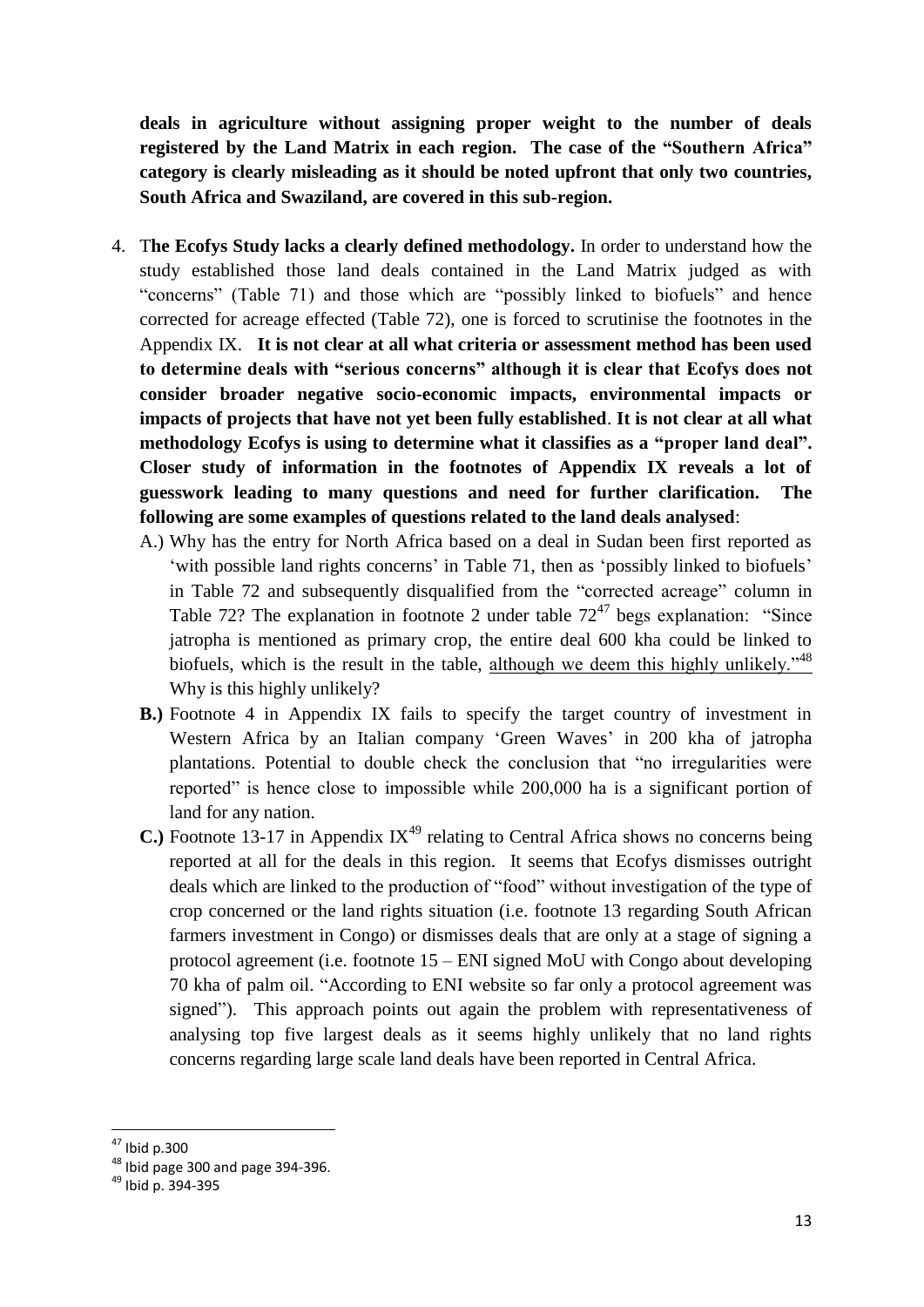- D.) Ecofys dismisses in footnote  $21^{50}$  a deal in North Sudan by Eyat Oil Services concerning 162 kha of agriculture despite reports of a lack of community compensations by Norwegian People's Aid. "It seems that a project is not yet a deal, as there is only a MoU between the government and investor." Isn't lack of community consultation and an existing MoU not enough to conclude that weakening of community's land rights is taking place?
- E.) No target country of investment is provided for the deal cited in footnote  $22^{51}$ . "Citadel Capital (Sudanese, Egyptian and Australian company) acquired 105 kha for agriculture. No concerns known."
- **F.)** As above, scrutiny of only three deals linked to agriculture located in South Africa and Swaziland being classified as the "Southern African region" is misrepresentative. Ecofys obtains information from the company's website stating that no concerns are found<sup>52</sup> and concludes that "as Illovo is a sugar producer, it is highly unlikely that the feedstock will end up in biofuel." Why is it unlikely given that sugar production can easily be turned into bioethanol?
- **G.)** Closer scrutiny of footnotes relative to deals in South America, South Asia and South-East Asia need further clarification since it is **not clear what methodology Ecofys is using to determine what it classifies as a "land deal with concerns".** The Ecofys study seems quick to dismiss projects that are not yet fully established, projects leading to land concentration if there is no long term transfer of ownership (i.e. Chinese investment in Argentina where China is buying the product of these land for 20 years), and projects with "only" environmental concerns or government led projects. It is also difficult to establish why only 496 kha of the analysed land deals in footnotes  $38-42^{53}$  in South East Asia have been classified as having "concerns." Ecofys provides little information which particular parts of the different deals mentioned in the footnotes have been deemed as worrisome and why others have not. For example, footnote  $41^{54}$  dismisses a 1Mha deal for jatropha production in the Philippines because "the company NRG Chemical Engineering Ltd. was dissolved in 2009, so it is unlikely that this project was fully realized." It is premature to dismiss deals only because a company dissolves, and without further investigation. Such investments can simply change hands and impacts on land access for communities could have already taken place. Similar questions and needs for clarifications abound with remaining footnotes.

<sup>&</sup>lt;sup>50</sup> Ibid p. 395

<sup>51</sup> Ibid p.395

 $52$  Footnote 23 p. 395

 $53$  Ibid p. 396

 $54$  Ibid.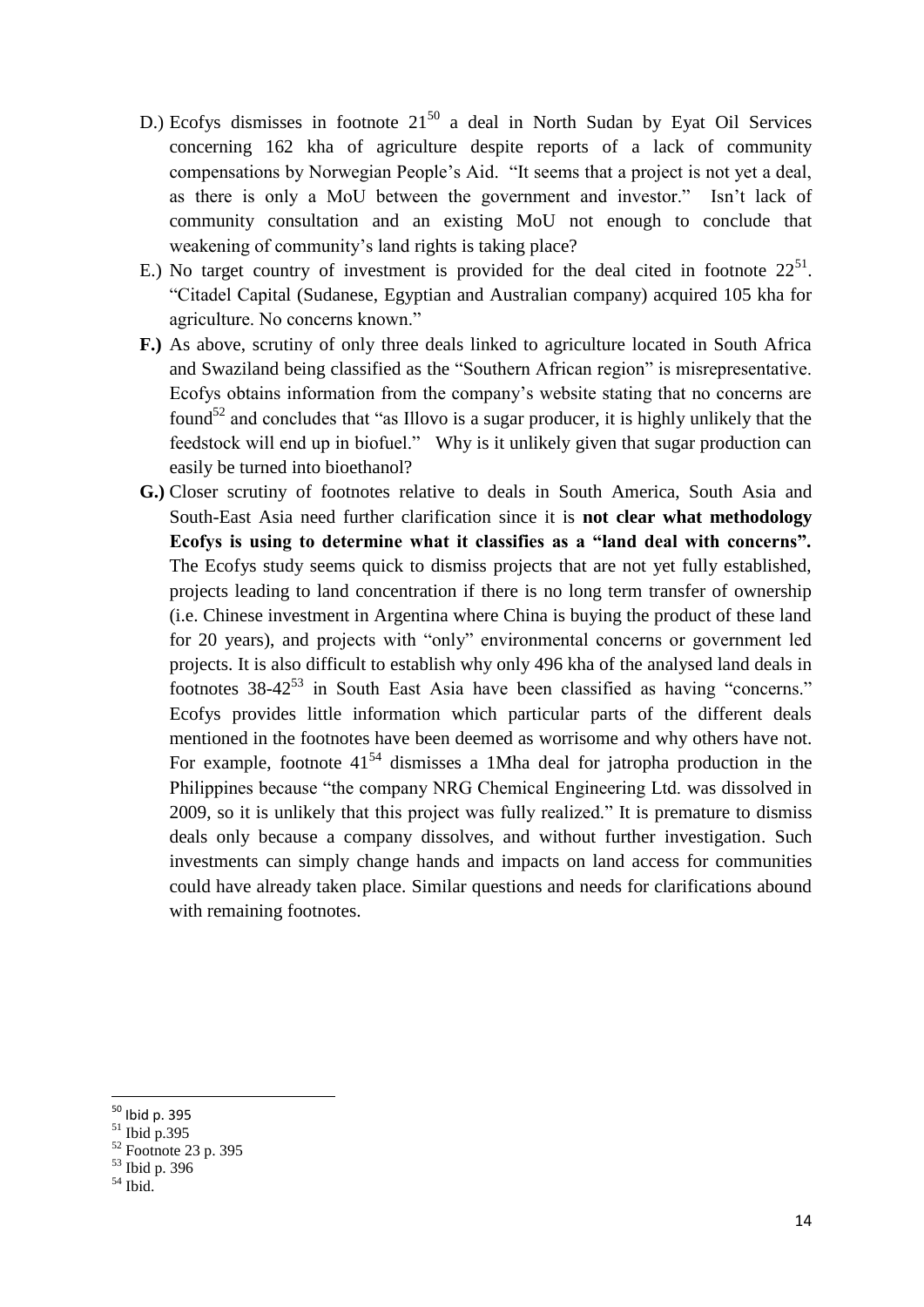5. **Calculations in Table 71 and Table 72 point to potential flaws and need for clarification.** 

#### **A.**

| <b>Region</b>         | <b>Total deals and area</b> | <b>Agriculture</b> | Top-5 $21$                    | Concerns <sup>3)</sup> |     |
|-----------------------|-----------------------------|--------------------|-------------------------------|------------------------|-----|
|                       |                             |                    |                               |                        |     |
| <b>Western Africa</b> | 98 deals 3.8 Mha            | 84 deals 3.2 Mha   | 1.4 Mha $\rightarrow$ 1.0 Mha | 220 kha                | 16% |
| Eastern Africa        | 260 deals 8.8 Mha           | 199 deals 6.9 Mha  | 1.6 Mha $\rightarrow$ 0.9 Mha | 470 kha                | 29% |
| <b>Central Africa</b> | 27 deals 1.1 Mha            | 23 deals 0.7 Mha   | 0.5 Mha $\rightarrow$ 0.2 Mha | 0 kha                  | 0%  |
| <b>North Africa</b>   | 18 deals 3.1 Mha            | 15 deals 1.4 Mha   | 1.3 Mha $\rightarrow$ 1.1 Mha | 600 kha                | 46% |
| Southern Africa       | 5 deals 0.04 Mha            | 3 deals 0.02 Mha   | $0.02Mha \rightarrow 0.02Mha$ | 0 kha                  | 0%  |
| South America         | 132 deals 6.4 Mha           | 89 deals 4.8 Mha   | 2.2 Mha $\rightarrow$ 0.4 Mha | 76 kha                 | 3%  |
| South Asia            | 114 deals 4.7 Mha           | 20 deals 3.1 Mha   | 2.9 Mha $\rightarrow$ 0.1 Mha | 14 kha                 | 0%  |
| South-East Asia       | 216 deals 17.3 Mha          | 196 deals 16.7 Mha | 3.9 Mha $\rightarrow$ 0.5 Mha | 496 kha                | 13% |
|                       |                             |                    |                               |                        |     |
| Total                 |                             | 629 deals 36.8 Mha | 13.8 Mha → 4.2 Mha            | 1876 kha               | 14% |

Table 71 Largest land deals in sensitive regions<sup>1)</sup>

1) Full details for this table are given in Appendix IX. For each region the Top-5 of projects were assessed, starting from references provided in the Land Matrix database and through brief internet searches.

2) The total acreage of the top-5 agricultural investments as found in the database, followed by the acreage corrected for errors, as explained in footnotes per region in Appendix IX.

3) The fraction is based on the corrected acreage of the top-5 of land deals in the Land Matrix per region. Only recent concerns (2009 - present) are taken into account, to establish an understanding of the present situation. The research was limited to examination of reports referenced by the Land Matrix and additional internet searches. As explained in the text, there are no simple guidelines to qualify land grabs. Initiatives, for which significant-major concerns were ventilated in media or research reports, are marked as "concern".

• According to the information in footnote 3 in Table 71, the fraction of percentage is to be based on the **corrected acreage** of the top five deals in the Land Matrix per Region. In this case, for example, the concerned 220 kha should be divided by 1.0 Mha resulting in 22% and not 16 %. Similarly, for Eastern Africa, the percentage of concerns relative to biofuel acreages corrected should be 52% and not 29%, etc. The total percentage of 1876 kha out of 4.2 Mha is 45% and not 14%. Further down, on the p. 302 the Study reports that "For about 14 % of the acreage reported in the Land Matrix, significant to serious concerns are found, this equals 5.2 Mha, part of which will probably qualify as land grabs." T**he explanation in footnote 3 is therefore misleading as the percentage is not that of the corrected acreage but that of total land deals linked to agriculture found in the Land Matrix during time of the study. Such mistakes and lack of clarifications make reading of the Ecofys study very confusing and difficult.**